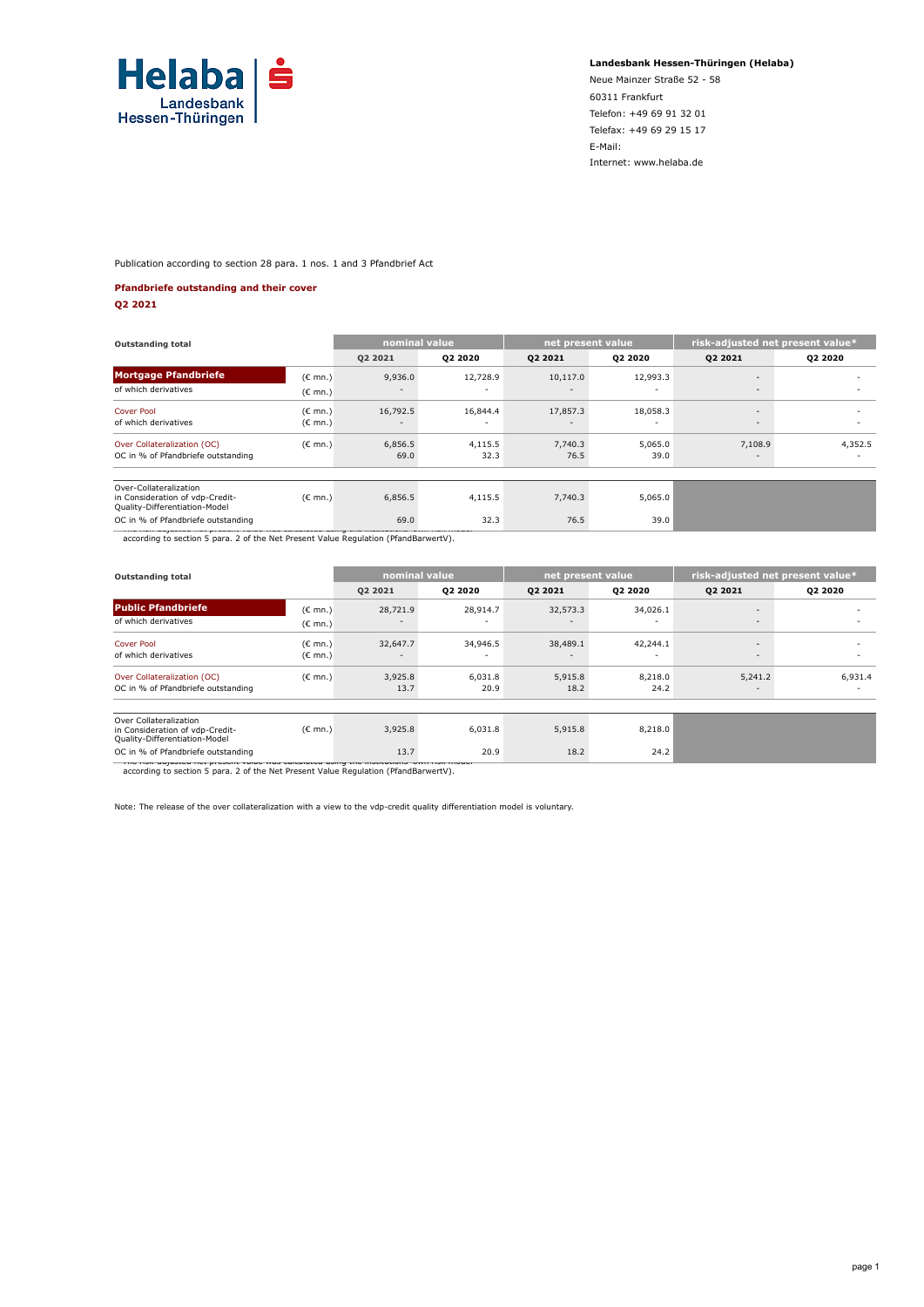# **Maturity structure of Pfandbriefe outstanding and their respective cover pools Q2 2021**

| <b>Mortgage Pfandbriefe</b>        | Q2 2021                                   |                     | Q2 2020                                          |                              |  |  |
|------------------------------------|-------------------------------------------|---------------------|--------------------------------------------------|------------------------------|--|--|
| <b>Maturity:</b>                   | Pfandbriefe outstanding<br>$\epsilon$ mn. | Cover pool<br>€ mn. | <b>Pfandbriefe outstanding</b><br>$\epsilon$ mn. | Cover pool<br>$\epsilon$ mn. |  |  |
| $\epsilon$ = 0,5 years             | 1,219.4                                   | 904.8               | 2,046.9                                          | 1,396.4                      |  |  |
| $> 0.5$ years and $\leq 1$ year    | 2,898.0                                   | 985.4               | 748.8                                            | 1,505.4                      |  |  |
| $> 1$ year and $\le$ = 1,5 years   | 500.0                                     | 1,409.5             | 1,232.9                                          | 576.4                        |  |  |
| $> 1.5$ years and $\leq$ = 2 years | 1,068.6                                   | 1,360.8             | 2,890.2                                          | 1,080.3                      |  |  |
| $> 2$ years and $\leq$ = 3 years   | 1,063.0                                   | 2,989.4             | 1,560.1                                          | 2,632.4                      |  |  |
| $>$ 3 years and $\leq$ 4 years     | 2,000.0                                   | 2,474.4             | 1,063.0                                          | 2,622.7                      |  |  |
| $>$ 4 years and $\le$ = 5 years    | 1,017.0                                   | 1,698.0             | 2,000.0                                          | 2,262.3                      |  |  |
| $>$ 5 years and $\le$ = 10 years   | 70.0                                      | 4,759.1             | 1,087.0                                          | 4,595.6                      |  |  |
| $> 10$ years                       | 100.0                                     | 211.1               | 100.0                                            | 172.9                        |  |  |

| <b>Public Pfandbriefe</b>          | Q2 2021                                          |                              | Q2 2020                                          |                              |  |  |
|------------------------------------|--------------------------------------------------|------------------------------|--------------------------------------------------|------------------------------|--|--|
| <b>Maturity:</b>                   | <b>Pfandbriefe outstanding</b><br>$\epsilon$ mn. | Cover pool<br>$\epsilon$ mn. | <b>Pfandbriefe outstanding</b><br>$\epsilon$ mn. | Cover pool<br>$\epsilon$ mn. |  |  |
| $\epsilon$ = 0,5 years             | 1,166.4                                          | 1,170.8                      | 1,289.2                                          | 1,765.2                      |  |  |
| $> 0.5$ years and $\leq 1$ year    | 1,505.5                                          | 1,505.8                      | 1,842.0                                          | 1,706.3                      |  |  |
| $> 1$ year and $<= 1.5$ years      | 3,365.9                                          | 1,271.8                      | 1,077.6                                          | 1,220.3                      |  |  |
| $> 1.5$ years and $\leq$ = 2 years | 3,141.5                                          | 2,557.8                      | 1,504.0                                          | 1,636.3                      |  |  |
| $> 2$ years and $\leq$ = 3 years   | 4,365.9                                          | 2,682.0                      | 5,739.0                                          | 3,807.4                      |  |  |
| $>$ 3 years and $\leq$ 4 years     | 1,664.5                                          | 2,292.7                      | 2,835.3                                          | 2,651.3                      |  |  |
| $>$ 4 years and $\leq$ 5 years     | 2,213.7                                          | 2,710.0                      | 940.4                                            | 2,435.9                      |  |  |
| $>$ 5 years and $\le$ = 10 years   | 7,177.1                                          | 9,217.1                      | 8,924.4                                          | 10,298.3                     |  |  |
| $> 10$ years                       | 4,121.4                                          | 9,239.7                      | 4,762.8                                          | 9,425.5                      |  |  |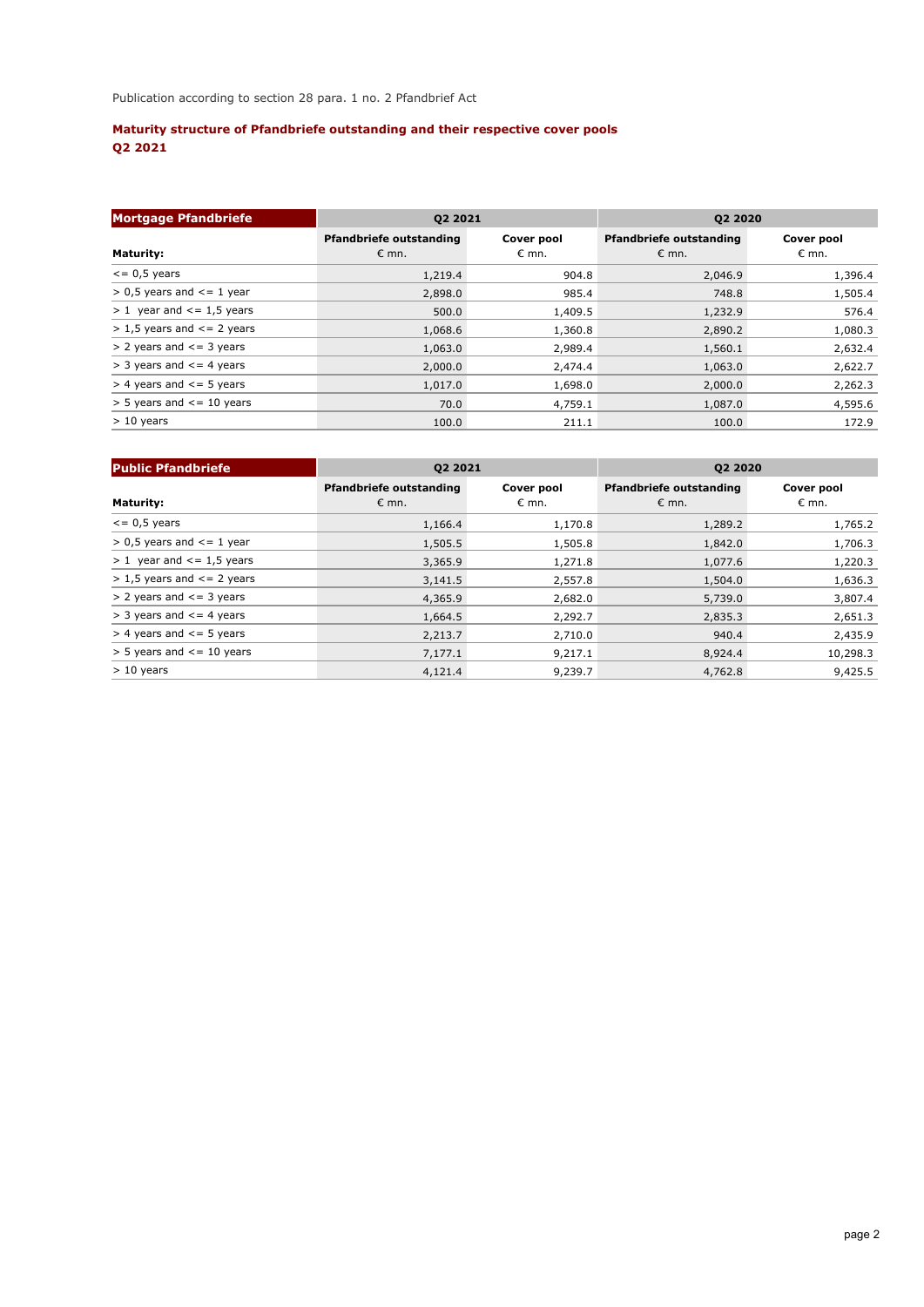Publication according to section 28 para. 2 no. 1 a Pfandbrief Act, section 28 para. 3 no. 1 Pfandbrief Act and section 28 para. 4 no. 1 a Pfandbrief Act

## **Mortgage loans used as cover for Mortgage Pfandbriefe according to their amount in tranches Q2 2021**

| <b>Cover Assets</b>                       | <b>Q2 2021</b><br>$\epsilon$ mn. | Q2 2020<br>$\epsilon$ mn. |
|-------------------------------------------|----------------------------------|---------------------------|
| up to 300,000 Euros                       | 752.5                            | 580.0                     |
| more than 300,000 Euros up to 1 mn. Euros | 217.9                            | 160.7                     |
| more than 1 mn. Euros up to 10 mn. Euros  | 850.7                            | 957.6                     |
| more than 10 mn. Euros                    | 14,466.4                         | 13,746.1                  |
| Total                                     | 16,287.5                         | 15,444.4                  |

## **Cover Assets used to secure public Pfandbriefe according to their amount in tranches Q2 2021**

| <b>Cover Assets</b>                        | Q2 2021<br>$\epsilon$ mn. | Q2 2020<br>$\epsilon$ mn. |  |  |
|--------------------------------------------|---------------------------|---------------------------|--|--|
| up to 10 mn. Euros                         | 3,738.0                   | 4,896.5                   |  |  |
| more than 10 mn. Euros up to 100 mn. Euros | 8,311.4                   | 10,800.1                  |  |  |
| more than 100 mn. Euros                    | 20,565.2                  | 19,141.1                  |  |  |
| Total                                      | 32,614.6                  | 34,837.7                  |  |  |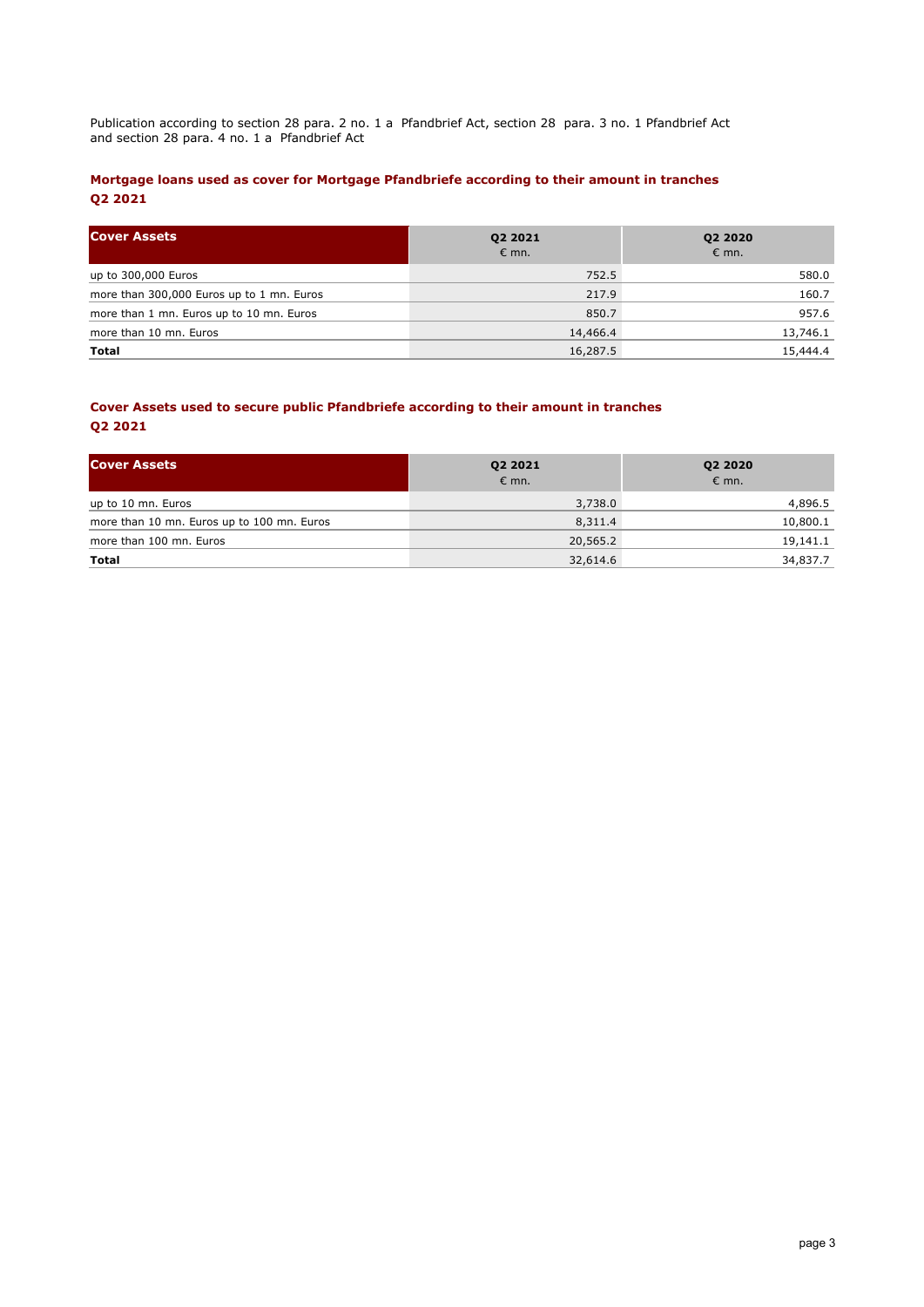#### Publication according to section 28 para. 2 no. 1 b, c and no. 2 Pfandbrief Act

#### **Volume of claims used to cover Mortgage Pfandbriefe according to states in which the real property is located, according to property type and the total amount of payments in arrears for at least 90 days as well as the total amount of these claims inasmuch as the respective amount in arrears is at least 5 percent of the claim Q2 2021**

|                    |                        | <b>Cover assets</b> |                    |                   |                                    |                                         |                                  |                      |                   |                            |                     |                                |                                                            |                          |                      |                                    |                                                    |
|--------------------|------------------------|---------------------|--------------------|-------------------|------------------------------------|-----------------------------------------|----------------------------------|----------------------|-------------------|----------------------------|---------------------|--------------------------------|------------------------------------------------------------|--------------------------|----------------------|------------------------------------|----------------------------------------------------|
|                    |                        | <b>Total</b>        | thereof            |                   |                                    |                                         |                                  |                      |                   |                            |                     |                                |                                                            |                          |                      | <b>Total amount</b><br>of payments | <b>Total amount of these</b><br>claims inasmuch as |
|                    |                        |                     | <b>Residential</b> |                   |                                    |                                         |                                  |                      | <b>Commercial</b> |                            |                     |                                |                                                            |                          |                      | in arrears for                     | the respective amount                              |
|                    |                        |                     | <b>Total</b>       | thereof           |                                    |                                         |                                  |                      | <b>Total</b>      | thereof                    |                     |                                |                                                            |                          |                      | at least 90<br>days                | in arrears is at least<br>5 percent of the claim   |
|                    |                        |                     |                    | <b>Apartments</b> | Single-and<br>two-family<br>houses | <b>Multiple-</b><br>family houses under | <b>Buildings</b><br>construction | <b>Building land</b> |                   | <b>Office</b><br>buildings | Retail<br>buildings | <b>Industrial</b><br>buildings | other<br>commercially under<br>used buildings construction | <b>Buildings</b>         | <b>Building land</b> |                                    |                                                    |
| State              | Q <sub>2</sub>         | $\epsilon$ mn.      | $\epsilon$ mn.     | $\epsilon$ mn.    | $\epsilon$ mn.                     | $\epsilon$ mn.                          | $\epsilon$ mn.                   | $\epsilon$ mn.       | $\epsilon$ mn.    | $\epsilon$ mn.             | $\epsilon$ mn.      | $\epsilon$ mn.                 | $\epsilon$ mn.                                             | $\epsilon$ mn.           | $\varepsilon$ mn.    | $\epsilon$ mn.                     | $\epsilon$ mn.                                     |
| Total - all states | year 2021              | 16,287.5            | 4,446.7            | 195.3             | 566.3                              | 3,684.5                                 | 0.5                              | 0.1                  | 11,840.8          | 7,318.9                    | 4,167.8             | 109.8                          | 186.2                                                      | 56.0                     | 2.1                  | $\sim$                             | $\sim$                                             |
|                    | year 2020              | 15,444.4            | 4,057.2            | 152.2             | 356.4                              | 3,547.9                                 | $\sim$                           | 0.7                  | 11,387.2          | 6,672.8                    | 3,351.1             | 244.5                          | 1,041.3                                                    | $\sim$                   | 77.5                 | $\sim$                             | $\sim$                                             |
|                    | year 2021              | 8,267.2             | 2,820.1            | 195.3             | 566.3                              | 2,057.9                                 | 0.5                              | 0.1                  | 5,447.1           | 2,746.9                    | 2,367.1             | 109.8                          | 171.4                                                      | 49.8                     | 2.1                  | $\overline{a}$                     | $\sim$                                             |
| Germany            | year 2020              | 8,322.7             | 2,800.5            | 152.2             | 356.4                              | 2,291.2                                 | $\sim$                           | 0.7                  | 5,522.2           | 2,596.4                    | 1,817.4             | 244.5                          | 803.0                                                      | $\sim$                   | 60.9                 | $\sim$                             | $\sim$                                             |
|                    | year 2021              | 120.4               | $\sim$             | $\sim$            | $\sim$                             | $\sim$                                  | $\sim$                           | $\sim$               | 120.4             | 85.5                       | 34.9                | $\sim$                         | $\sim$                                                     | $\sim$                   | $\sim$               | $\sim$                             | $\sim$                                             |
| Austria            |                        | 120.4               | $\sim$             | <b>COL</b>        | $\sim$                             |                                         | <b>COL</b>                       | <b>A</b>             | 120.4             | 85.5                       | 34.9                |                                | <b>COL</b>                                                 | $\sim$                   | $\sim$               | $\sim$                             |                                                    |
|                    | year 2020              |                     |                    |                   |                                    | $\sim$                                  |                                  |                      |                   |                            |                     | $\sim$                         |                                                            |                          |                      |                                    | $\sim$                                             |
| Belgium            | year 2021              | 136.4<br>107.8      | $\sim$<br>$\sim$   | $\sim$            | $\sim$<br>$\sim$                   | $\sim$                                  | $\sim$<br>$\sim$                 | $\sim$<br>$\sim$     | 136.4<br>107.8    | 136.4<br>107.8             | $\sim$              | $\sim$                         | $\sim$                                                     | $\sim$                   | $\sim$<br>$\sim$     | $\sim$<br>$\sim$                   | $\sim$                                             |
|                    | year 2020<br>year 2021 |                     |                    | $\sim$            |                                    | $\sim$                                  |                                  |                      |                   |                            | $\sim$              | $\sim$                         | $\sim$                                                     | ٠                        |                      |                                    | $\sim$                                             |
| Czech Republic     |                        | 239.9               | $\sim$             | $\sim$            | $\sim$                             | $\sim$                                  | $\sim$                           | $\sim$               | 239.9             | 187.6                      | 52.3                | $\sim$                         | $\sim$                                                     | $\sim$                   | $\sim$               | $\sim$                             | $\sim$                                             |
|                    | year 2020              | 122.3               | $\sim$             | $\sim$            | $\sim$                             | $\sim$                                  | <b>A</b>                         | $\sim$               | 122.3             | 70.0                       | 52.3                | $\sim$                         | $\sim$                                                     | $\sim$                   | $\sim$               | $\sim$                             | $\sim$                                             |
| Finland            | year 2021              | 290.8               | 12.2               | $\sim$            | $\sim$                             | 12.2                                    | $\sim$                           | $\sim$               | 278.6             | 102.7                      | 175.9               | $\sim$                         | $\sim$                                                     | $\overline{\phantom{a}}$ | $\sim$               | $\sim$                             | $\sim$                                             |
|                    | year 2020              | 259.2               | 12.2               | $\sim$            | $\sim$                             | 12.2                                    | $\sim$                           | $\sim$               | 247.0             | 70.6                       | 129.2               | $\sim$                         | 47.2                                                       | $\sim$                   | $\sim$               | $\sim$                             | $\sim$                                             |
| France             | year 2021              | 888.7               | 16.0               | $\sim$            | $\sim$                             | 16.0                                    | $\sim$                           | $\sim$               | 872.7             | 621.8                      | 250.9               | $\sim$                         | $\sim$                                                     | $\sim$                   | $\sim$               | $\sim$                             | $\sim$                                             |
|                    | year 2020              | 761.2               | 16.0               | $\sim$            | $\sim$                             | 16.0                                    | $\sim$                           | $\sim$               | 745.2             | 585.3                      | 147.9               | $\sim$                         | 12.0                                                       | $\sim$                   | $\sim$               | $\sim$                             | $\sim$                                             |
| Great Britain      | year 2021              | 940.0               | 13.1               | $\sim$            | $\sim$                             | 13.1                                    | $\sim$                           | $\sim$               | 926.9             | 761.4                      | 164.9               | $\sim$                         | 0.6                                                        | $\sim$                   | $\sim$               | $\sim$                             | $\sim$                                             |
|                    | year 2020              | 911.5               | 11.3               | $\sim$            | $\sim$                             | 11.3                                    | $\sim$                           | $\sim$               | 900.2             | 594.6                      | 183.1               | $\sim$                         | 122.5                                                      | $\sim$                   | $\sim$               | $\sim$                             | $\sim$                                             |
| Luxembourg         | year 2021              | 175.8               | $\sim$             | $\sim$            | $\sim$                             | $\sim$                                  | $\sim$                           | $\sim$               | 175.8             | 175.8                      | $\sim$              | $\sim$                         | $\sim$                                                     | $\sim$                   | $\sim$               | $\sim$                             | $\sim$                                             |
|                    | year 2020              | 192.1               | $\sim$             | $\sim$            | $\sim$                             | $\sim$                                  | <b>A</b>                         | $\sim$               | 192.1             | 192.1                      | $\sim$              | $\sim$                         | $\sim$                                                     | $\sim$                   | $\sim$               | <b>COL</b>                         | $\sim$                                             |
| Netherlands        | year 2021              | 570.8               | $\sim$             | $\sim$            | $\sim$                             | $\sim$                                  | $\sim$                           | $\sim$               | 570.8             | 312.2                      | 238.2               | $\sim$                         | 14.2                                                       | 6.2                      | $\sim$               | $\overline{\phantom{a}}$           | $\sim$                                             |
|                    | year 2020              | 499.9               | $\sim$             | $\sim$            | $\sim$                             | $\sim$                                  | <b>A</b>                         | $\sim$               | 499.9             | 283.0                      | 176.1               | $\sim$                         | 24.2                                                       | $\sim$                   | 16.6                 | $\sim$                             | $\sim$                                             |
| Poland             | year 2021              | 987.1               | $\sim$             | $\sim$            | $\sim$                             | $\sim$                                  | $\sim$                           | $\sim$               | 987.1             | 380.4                      | 606.7               | $\sim$                         | $\sim$                                                     | $\sim$                   | $\sim$               | $\overline{\phantom{a}}$           | $\sim$                                             |
|                    | year 2020              | 1,066.1             | $\sim$             | $\sim$            | $\sim$                             | $\sim$                                  | $\sim$                           | $\sim$               | 1,066.1           | 451.3                      | 614.8               | $\sim$                         | $\sim$                                                     | $\sim$                   | $\sim$               | $\sim$                             | $\sim$                                             |
| Sweden             | year 2021              | 274.9               | $\sim$             | $\sim$            | $\sim$                             | $\sim$                                  | $\sim$                           | $\sim$               | 274.9             | 117.9                      | 157.0               | $\sim$                         | $\sim$                                                     | $\sim$                   | $\sim$               | $\sim$                             | $\sim$                                             |
|                    | year 2020              | 228.2               | $\sim$             | $\sim$            | $\sim$                             | $\sim$                                  |                                  | $\sim$               | 228.2             | 113.6                      | 82.2                | $\sim$                         | 32.4                                                       | $\sim$                   | $\sim$               | $\sim$                             | $\sim$                                             |
| Norway             | year 2021              | 63.1                | $\sim$             | $\sim$            | $\sim$                             | $\sim$                                  | $\sim$                           | $\sim$               | 63.1              | 63.1                       | $\sim$              | $\sim$                         | $\sim$                                                     | $\sim$                   | $\sim$               | $\sim$                             | $\sim$                                             |
|                    | year 2020              | 58.8                | $\sim$             | $\sim$            | $\sim$                             | $\sim$                                  | $\sim$                           | $\sim$               | 58.8              | 58.8                       | $\sim$              | $\sim$                         | $\sim$                                                     | $\sim$                   | $\sim$               | $\sim$                             | $\sim$                                             |
| <b>USA</b>         | year 2021              | 3,332.4             | 1,585.3            | $\sim$            | $\sim$                             | 1,585.3                                 | $\sim$                           | $\sim$               | 1,747.1           | 1,627.2                    | 119.9               | $\sim$                         | $\sim$                                                     | $\sim$                   | $\sim$               | $\sim$                             | $\sim$                                             |
|                    | year 2020              | 2,794.2             | 1,217.2            | $\sim$            | $\sim$                             | 1,217.2                                 | <b>A</b>                         | $\sim$               | 1,577.0           | 1,463.8                    | 113.2               | $\sim$                         | $\sim$                                                     | $\sim$                   | <b>A</b>             | $\sim$                             | $\sim$                                             |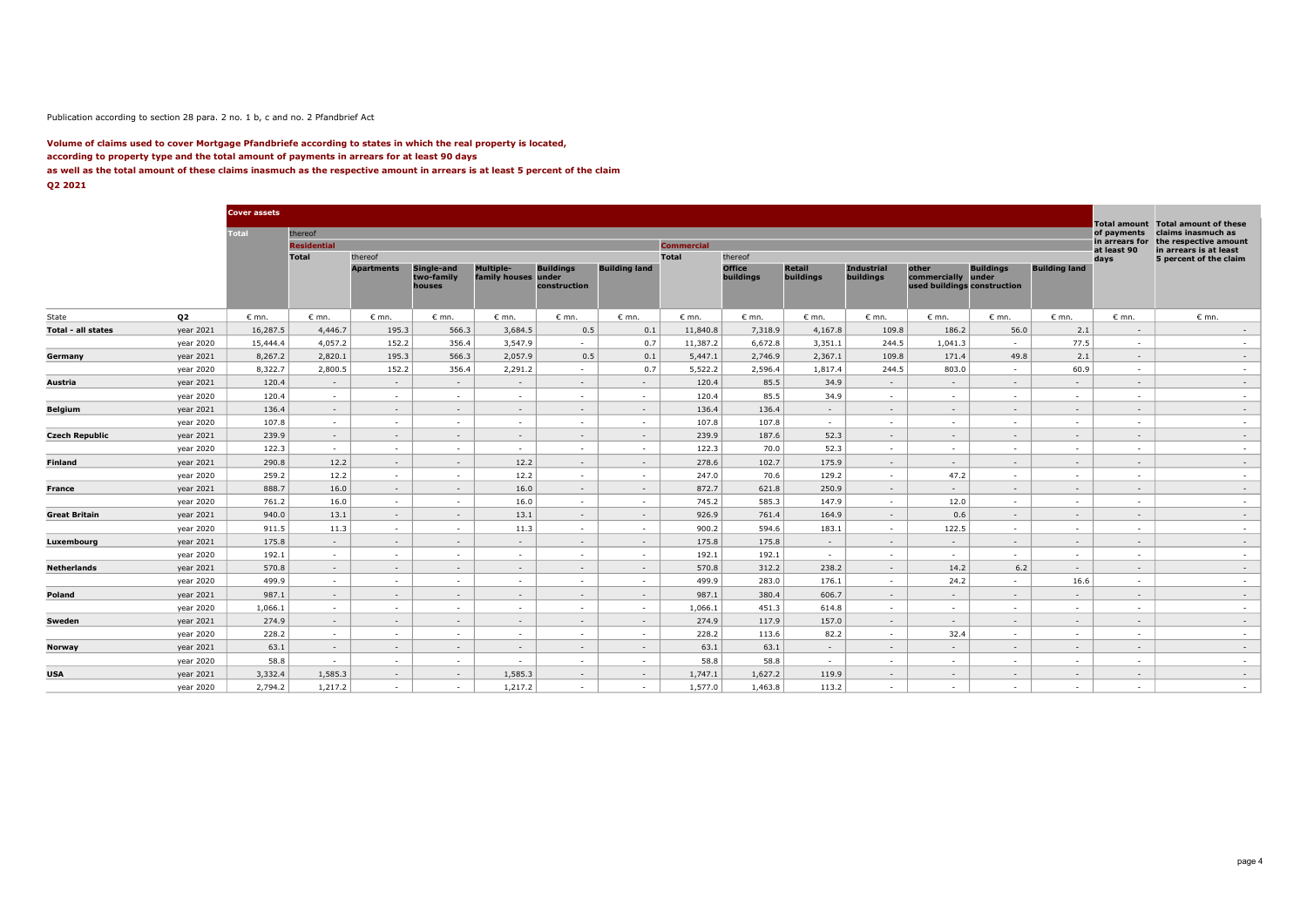## Publication according to section 28 para. 3 no. 2 Pfandbrief Act

## **Volume of claims used to cover Public Pfandbriefe**

## **Q2 2021**

|                      |                | <b>Cover assets</b> |                                                                                       |                 |                                |                      |                      |                          |                                |                      |                      |
|----------------------|----------------|---------------------|---------------------------------------------------------------------------------------|-----------------|--------------------------------|----------------------|----------------------|--------------------------|--------------------------------|----------------------|----------------------|
|                      |                | <b>Total</b>        |                                                                                       | thereof owed by |                                |                      |                      | thereof granted by       |                                |                      |                      |
|                      |                |                     | in the total included claims<br>which are granted for reasons<br>of promoting exports | <b>State</b>    | <b>Regional</b><br>authorities | Local<br>authorities | <b>Other debtors</b> | <b>State</b>             | <b>Regional</b><br>authorities | Local<br>authorities | <b>Other debtors</b> |
| State                | Q <sub>2</sub> | $\epsilon$ mn.      | $\epsilon$ mn.                                                                        | $\epsilon$ mn.  | $\epsilon$ mn.                 | $\epsilon$ mn.       | $\epsilon$ mn.       | $\epsilon$ mn.           | $\epsilon$ mn.                 | $\epsilon$ mn.       | $\epsilon$ mn.       |
| Total - all states   | year 2021      | 32,614.6            | 996.8                                                                                 | 109.9           | 10,459.3                       | 12,640.8             | 4,426.2              | 996.8                    | 2,103.0                        | 1,749.3              | 129.3                |
|                      | year 2020      | 34,837.7            | 936.9                                                                                 | 109.9           | 13,276.8                       | 9,779.6              | 4,854.4              | 938.6                    | 2,722.7                        | 3,155.7              | $\sim$               |
| Germany              | year 2021      | 30,266.6            | 762.6                                                                                 | 51.1            | 10,279.2                       | 12,438.6             | 4,396.7              | 762.6                    | 1,325.3                        | 883.8                | 129.3                |
|                      | year 2020      | 32,293.5            | 776.9                                                                                 | 51.1            | 12,787.5                       | 9,779.6              | 4,824.0              | 778.6                    | 917.0                          | 3,155.7              | $\sim$               |
| Austria              | year 2021      | 806.4               | 2.4                                                                                   | 58.8            | $\sim$                         | $\sim$               | $\sim$               | 2.4                      | 745.2                          | $\sim$               | $\sim$               |
|                      | year 2020      | 854.3               | 2.8                                                                                   | 58.8            | $\sim$                         | $\sim$               | $\sim$               | 2.8                      | 792.7                          | $\sim$               | $\sim$               |
| <b>Belgium</b>       | year 2021      | 828.6               | $\sim$                                                                                | $\sim$          | $\sim$                         | $\sim$               | 0.9                  | $\sim$                   | 12.2                           | 815.5                | $\sim$               |
|                      | year 2020      | 888.7               | $\sim$                                                                                | $\sim$          | $\sim$                         | $\sim$               | $\sim$               | $\sim$                   | 888.7                          | $\sim$               | $\sim$               |
| <b>Denmark</b>       | year 2021      | 15.9                | 15.9                                                                                  | $\sim$          | $\sim$                         | $\sim$               | $\sim$               | 15.9                     | $\sim$                         | $\sim$               | $\sim$               |
|                      | year 2020      | $\sim$              | $\sim$                                                                                | $\sim$          | $\sim$                         | $\sim$               | $\sim$               | $\sim$                   | $\sim$                         | $\sim$               | $\sim$               |
| <b>Finland</b>       | year 2021      | 20.0                | $\sim$                                                                                | $\sim$          | $\sim$                         | 20.0                 | $\sim$               | $\sim$                   | $\sim$                         | $\sim$               | $\sim$               |
|                      | year 2020      | 20.5                | $\sim$                                                                                | $\sim$          | 20.5                           | $\sim$               | $\sim$               | $\sim$                   | $\sim$                         | $\sim$               | $\sim$               |
| <b>France</b>        | year 2021      | 317.6               | 17.0                                                                                  | $\sim$          | 121.8                          | 150.2                | 28.6                 | 17.0                     | $\sim$                         | $\sim$               | $\sim$               |
|                      | year 2020      | 416.2               | 17.0                                                                                  | $\sim$          | 368.8                          | $\sim$               | 30.4                 | 17.0                     | $\sim$                         | $\sim$               | $\sim$               |
| <b>Great Britain</b> | year 2021      | 197.8               | 197.8                                                                                 | $\sim$          | $\sim$                         | $\sim$               | $\sim$               | 197.8                    | $\sim$                         | $\sim$               | $\sim$               |
|                      | year 2020      | 138.1               | 138.1                                                                                 | $\sim$          | $\sim$                         | $\sim$               | $\sim$               | 138.1                    | $\sim$                         | $\sim$               | $\sim$               |
| Luxembourg           | year 2021      | 1.1                 | 1.1                                                                                   | $\sim$          | $\sim$                         | $\sim$               | $\sim$               | 1.1                      | $\sim$                         | $\sim$               | $\sim$               |
|                      | year 2020      | 2.1                 | 2.1                                                                                   | $\sim$          | $\sim$                         | $\sim$               | $\sim$               | 2.1                      | $\sim$                         | $\sim$               | $\sim$               |
| Portugal             | year 2021      | 50.0                | $\sim$                                                                                | $\sim$          | $\sim$                         | $\sim$               | $\sim$               | $\sim$                   | $\sim$                         | 50.0                 | $\sim$               |
|                      | year 2020      | 100.0               | $\sim$                                                                                | $\sim$          | $\sim$                         | $\sim$               | $\sim$               | $\sim$                   | 100.0                          | $\sim$               | $\sim$               |
| <b>Spain</b>         | year 2021      | 65.1                | $\sim$                                                                                | $\sim$          | 12.8                           | 32.0                 | $\sim$               | $\sim$                   | 20.3                           | $\sim$               | $\sim$               |
|                      | year 2020      | 77.4                | $\sim$                                                                                | $\sim$          | 53.1                           | $\sim$               | $\sim$               | $\sim$                   | 24.3                           | $\sim$               | $\sim$               |
| Switzerland          | year 2021      | 45.5                | $\sim$                                                                                | $\sim$          | 45.5                           | $\sim$               | $\sim$               | $\overline{\phantom{a}}$ | $\sim$                         | $\sim$               | $\sim$               |
|                      | year 2020      | 46.9                | $\sim$                                                                                | $\sim$          | 46.9                           | $\sim$               | $\sim$               | $\sim$                   | $\sim$                         | $\sim$               | $\sim$               |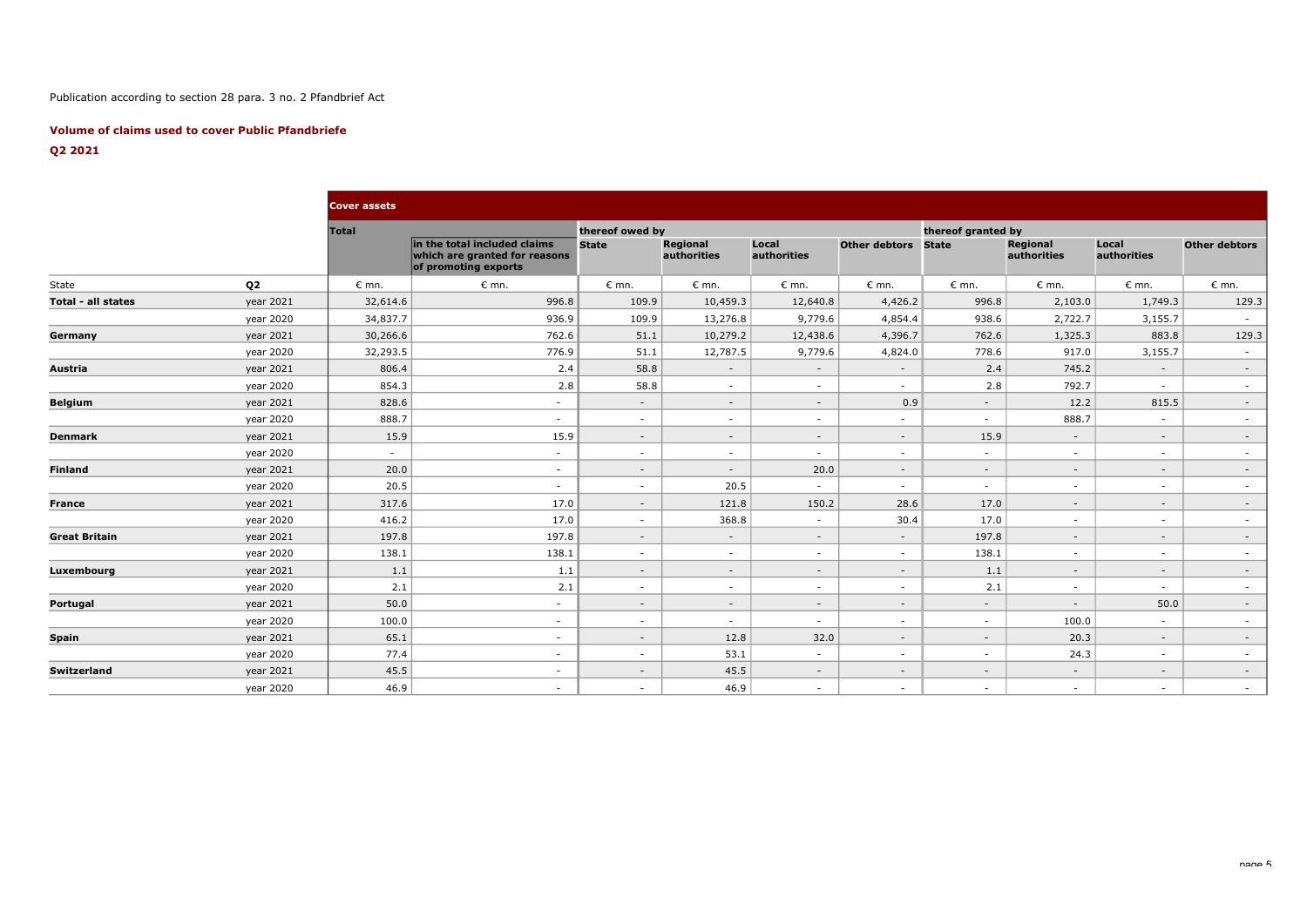### Publication according to section 28 para. 3 no. 3 Pfandbrief Act

**Total amount of payments in arrears for at least 90 days as well as the total amount of these claims inasmuch as the respective amount in arrears is at least 5 percent of the claim Q2 2021**

|                           |           |                          |                          | Amount of claims in arrears for at least 90 days |                          |                          | Total amount of these claims inasmuch as the respectiveamount in arrears is at<br>least 5 % of the claim |                          |                          |                          |                      |  |
|---------------------------|-----------|--------------------------|--------------------------|--------------------------------------------------|--------------------------|--------------------------|----------------------------------------------------------------------------------------------------------|--------------------------|--------------------------|--------------------------|----------------------|--|
|                           |           | <b>Total</b>             | thereof                  |                                                  |                          |                          | Total                                                                                                    | thereof                  |                          |                          |                      |  |
|                           |           |                          | <b>State</b>             | Regional<br>authorities                          | Local<br>authorities     | <b>Other debtors</b>     |                                                                                                          | <b>State</b>             | Regional<br>authorities  | Local<br>authorities     | <b>Other debtors</b> |  |
| Q <sub>2</sub><br>State   |           | $\epsilon$ mn.           | $\epsilon$ mn.           | $\epsilon$ mn.                                   | $\varepsilon$ mn.        | $\varepsilon$ mn.        | $\epsilon$ mn.                                                                                           | $\epsilon$ mn.           | $\epsilon$ mn.           | $\varepsilon$ mn.        | $\varepsilon$ mn.    |  |
| <b>Total - all states</b> | year 2021 | $\overline{\phantom{a}}$ | $\overline{\phantom{a}}$ | $\overline{\phantom{a}}$                         | $\overline{\phantom{a}}$ | $\overline{\phantom{a}}$ | $\overline{\phantom{a}}$                                                                                 | $\overline{\phantom{a}}$ | $\overline{\phantom{a}}$ | $\overline{\phantom{a}}$ | $\sim$               |  |
|                           | year 2020 | $\sim$                   | $\sim$                   | $\sim$                                           | $\sim$                   | $\overline{\phantom{a}}$ | $\sim$                                                                                                   | $\sim$                   | $\sim$                   | $\overline{\phantom{a}}$ | $\sim$               |  |
| Germany                   | year 2021 | $\sim$                   | $\sim$                   | $\sim$                                           | $\overline{\phantom{a}}$ | $\overline{\phantom{a}}$ | $\overline{\phantom{a}}$                                                                                 | $\overline{\phantom{a}}$ | $\overline{\phantom{a}}$ | $\overline{\phantom{a}}$ | $\sim$               |  |
|                           | year 2020 | $\sim$                   | $\sim$                   | $\sim$                                           | $\sim$                   | $\overline{\phantom{a}}$ | $\sim$                                                                                                   | $\sim$                   | $\sim$                   | ٠                        | $\sim$               |  |
| Austria                   | year 2021 | $\sim$                   | $\sim$                   | $\sim$                                           | $\overline{\phantom{a}}$ | $\overline{\phantom{a}}$ | $\sim$                                                                                                   | $\overline{\phantom{a}}$ | $\sim$                   | $\sim$                   | $\sim$               |  |
|                           | year 2020 | $\sim$                   | $\sim$                   | $\sim$                                           | $\sim$                   | ٠                        | $\sim$                                                                                                   | $\sim$                   | $\sim$                   | ٠                        | $\sim$               |  |
| <b>Belgium</b>            | year 2021 | $\overline{\phantom{a}}$ | $\sim$                   | $\sim$                                           | $\overline{\phantom{a}}$ | $\overline{\phantom{a}}$ | $\overline{\phantom{a}}$                                                                                 | $\overline{\phantom{a}}$ | $\overline{\phantom{a}}$ | $\overline{\phantom{a}}$ | $\sim$               |  |
|                           | year 2020 | $\sim$                   | $\sim$                   | $\sim$                                           | $\sim$                   | ٠                        | $\sim$                                                                                                   | $\sim$                   | $\sim$                   | ٠                        | $\sim$               |  |
| <b>Denmark</b>            | year 2021 | $\overline{\phantom{a}}$ | $\sim$                   | $\sim$                                           | $\overline{\phantom{a}}$ | $\overline{\phantom{a}}$ | $\overline{\phantom{a}}$                                                                                 | $\overline{\phantom{a}}$ | $\sim$                   | $\overline{\phantom{a}}$ | $\sim$               |  |
|                           | year 2020 | $\sim$                   | $\sim$                   | $\sim$                                           | $\overline{\phantom{a}}$ | ٠                        | $\overline{\phantom{a}}$                                                                                 | $\overline{\phantom{a}}$ | $\sim$                   | ٠                        | $\sim$               |  |
| <b>Finland</b>            | year 2021 | $\sim$                   | $\sim$                   | $\sim$                                           | $\overline{\phantom{a}}$ | $\overline{\phantom{a}}$ | $\sim$                                                                                                   | $\overline{\phantom{a}}$ | $\sim$                   | $\overline{\phantom{a}}$ | $\sim$               |  |
|                           | year 2020 | $\sim$                   | $\overline{\phantom{a}}$ | $\sim$                                           | $\sim$                   | ٠                        | $\sim$                                                                                                   | $\overline{\phantom{a}}$ | $\sim$                   | ٠                        | $\sim$               |  |
| <b>France</b>             | year 2021 | $\sim$                   | $\sim$                   | $\sim$                                           | $\overline{\phantom{a}}$ | $\overline{\phantom{a}}$ | $\sim$                                                                                                   | $\overline{\phantom{a}}$ | $\sim$                   | $\sim$                   | $\sim$               |  |
|                           | year 2020 | $\overline{\phantom{a}}$ | $\sim$                   | $\sim$                                           | $\sim$                   | $\overline{\phantom{a}}$ | $\sim$                                                                                                   | $\overline{\phantom{a}}$ | $\sim$                   | $\overline{\phantom{a}}$ | $\sim$               |  |
| <b>Great Britain</b>      | year 2021 | $\sim$                   | ÷.                       | $\sim$                                           | $\overline{\phantom{a}}$ | $\overline{\phantom{a}}$ | $\overline{\phantom{a}}$                                                                                 | $\overline{\phantom{a}}$ | $\sim$                   | $\overline{\phantom{a}}$ | $\sim$               |  |
|                           | year 2020 | $\sim$                   | $\sim$                   | $\sim$                                           | $\sim$                   | $\overline{\phantom{a}}$ | $\sim$                                                                                                   | $\sim$                   | $\sim$                   | $\overline{\phantom{a}}$ | $\sim$               |  |
| Luxembourg                | year 2021 | $\sim$                   | $\sim$                   | $\sim$                                           | $\sim$                   | $\overline{\phantom{a}}$ | $\sim$                                                                                                   | $\sim$                   | $\sim$                   | $\sim$                   | $\sim$               |  |
|                           | year 2020 | $\sim$                   | $\sim$                   | $\sim$                                           | $\sim$                   | ٠                        | $\sim$                                                                                                   | $\sim$                   | $\sim$                   | $\overline{\phantom{a}}$ | $\sim$               |  |
| Portugal                  | year 2021 | $\sim$                   | $\sim$                   | $\sim$                                           | $\overline{\phantom{a}}$ | $\overline{\phantom{a}}$ | $\sim$                                                                                                   | $\overline{\phantom{a}}$ | $\sim$                   | $\sim$                   | $\sim$               |  |
|                           | year 2020 | $\sim$                   | $\sim$                   | $\sim$                                           | $\sim$                   | ٠                        | $\sim$                                                                                                   | $\sim$                   | $\sim$                   | ٠                        | $\sim$               |  |
| <b>Spain</b>              | year 2021 | $\sim$                   | $\sim$                   | $\sim$                                           | $\overline{\phantom{a}}$ | $\overline{\phantom{a}}$ | $\sim$                                                                                                   | $\overline{\phantom{a}}$ | $\sim$                   | $\overline{\phantom{a}}$ | $\sim$               |  |
|                           | year 2020 | $\sim$                   | $\sim$                   | $\sim$                                           | $\overline{\phantom{a}}$ | ٠                        | $\sim$                                                                                                   | $\sim$                   | $\sim$                   | $\overline{\phantom{a}}$ | $\sim$               |  |
| <b>Switzerland</b>        | year 2021 | $\sim$                   | $\sim$                   | $\sim$                                           | $\overline{\phantom{a}}$ | $\overline{\phantom{a}}$ | $\sim$                                                                                                   | $\overline{\phantom{a}}$ | $\sim$                   | $\overline{\phantom{a}}$ | $\sim$               |  |
|                           | year 2020 | $\sim$                   | $\overline{\phantom{a}}$ | $\sim$                                           | $\overline{\phantom{a}}$ | ٠                        | $\overline{\phantom{a}}$                                                                                 | $\sim$                   | $\sim$                   | $\sim$                   | $\sim$               |  |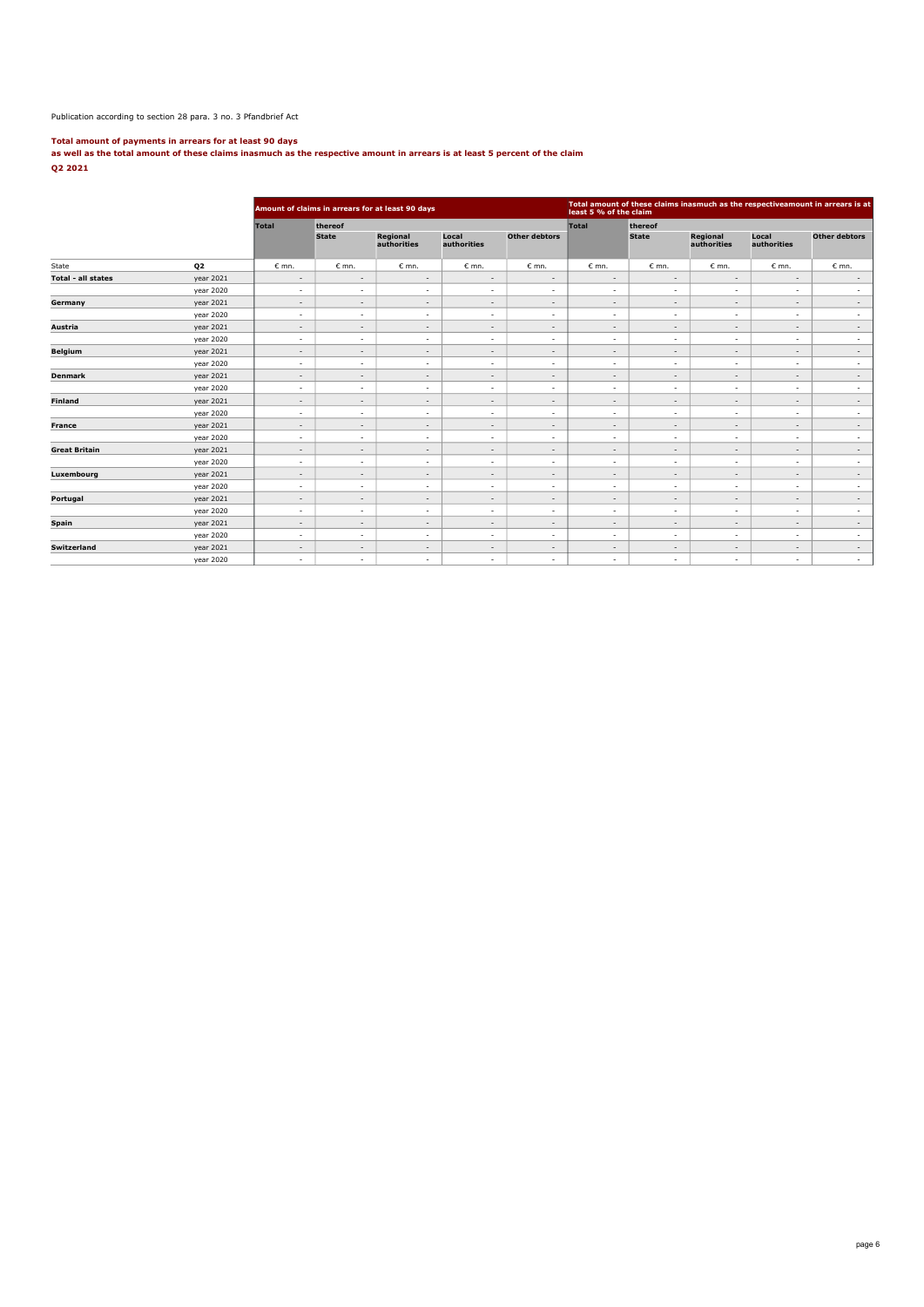Publication according to section 28 para. 1 nos. 4, 5 and 6 Pfandbrief Act

## **Further cover assets - in detail for Mortgage Pfandbriefe Q2 2021**

|                           |           |                | Further cover assets for Mortgage Pfandbriefe according to section 19 para. 1 nos. 1, 2 and 3 Pfandbrief Act |                                                 |                                                                                            |                |  |  |  |  |  |  |
|---------------------------|-----------|----------------|--------------------------------------------------------------------------------------------------------------|-------------------------------------------------|--------------------------------------------------------------------------------------------|----------------|--|--|--|--|--|--|
|                           |           | <b>Total</b>   | <b>Ithereof</b>                                                                                              |                                                 |                                                                                            |                |  |  |  |  |  |  |
|                           |           |                | equalization claims<br>according to<br>section 19 para. 1 no. 1                                              | claims according to<br>section 19 para. 1 no. 2 | claims according to<br>section 19 para. 1 no. 3                                            |                |  |  |  |  |  |  |
|                           |           |                |                                                                                                              | overall                                         | thereof                                                                                    |                |  |  |  |  |  |  |
|                           |           |                |                                                                                                              |                                                 | <b>Covered Bonds</b><br>according to Article 129<br><b>Regulation (EU)</b><br>Nr. 575/2013 |                |  |  |  |  |  |  |
| State                     | 02        | $\epsilon$ mn. | $\epsilon$ mn.                                                                                               | $\epsilon$ mn.                                  | $\epsilon$ mn.                                                                             | $\epsilon$ mn. |  |  |  |  |  |  |
| <b>Total - all states</b> | Jahr 2021 | 505.0          | -                                                                                                            | $\overline{\phantom{a}}$                        | $\overline{\phantom{a}}$                                                                   | 505.0          |  |  |  |  |  |  |
|                           | Jahr 2020 | 1,400.0        | ٠                                                                                                            | $\sim$                                          | $\sim$                                                                                     | 1,400.0        |  |  |  |  |  |  |
| Germany                   | Jahr 2021 | 405.0          | $\overline{\phantom{a}}$                                                                                     | $\overline{\phantom{a}}$                        | $\overline{\phantom{a}}$                                                                   | 405.0          |  |  |  |  |  |  |
|                           | Jahr 2020 | 1,300.0        | $\overline{\phantom{a}}$                                                                                     | $\sim$                                          | $\sim$                                                                                     | 1,300.0        |  |  |  |  |  |  |
| <b>France</b>             | Jahr 2021 | 100.0          | $\overline{\phantom{a}}$                                                                                     | $\overline{\phantom{a}}$                        | $\overline{\phantom{a}}$                                                                   | 100.0          |  |  |  |  |  |  |
|                           | Jahr 2020 | 100.0          | $\overline{\phantom{a}}$                                                                                     | $\sim$                                          | $\sim$                                                                                     | 100.0          |  |  |  |  |  |  |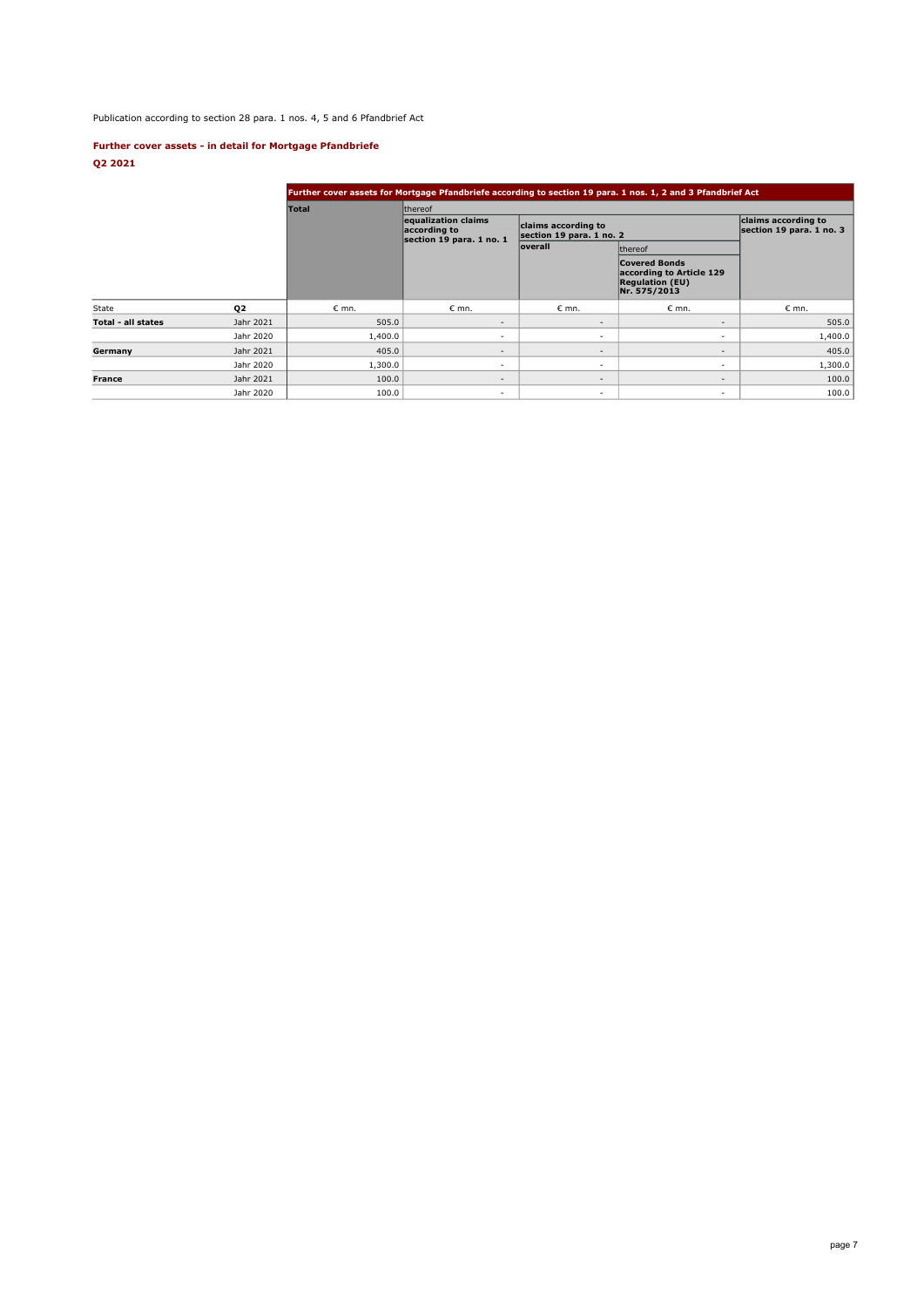# Publication according to section 28 para. 1 nos. 4 and 5 Pfandbrief Act

## **Further cover assets - in detail for Public Pfandbriefe**

**Q2 2021**

|                    |                |                |                                                                 | Further cover assets for Public Pfandbriefe according to section 20 para. 2 nos. 1 and 2 Pfandbrief Act |                                                                                            |  |
|--------------------|----------------|----------------|-----------------------------------------------------------------|---------------------------------------------------------------------------------------------------------|--------------------------------------------------------------------------------------------|--|
|                    |                | <b>Total</b>   | <b>Ithereof</b>                                                 |                                                                                                         |                                                                                            |  |
|                    |                |                | equalization claims<br>according to<br>section 20 para. 2 no. 1 | claims according to<br>section 20 para. 2 no. 2                                                         |                                                                                            |  |
|                    |                |                |                                                                 | <b>overall</b>                                                                                          | <b>Ithereof</b>                                                                            |  |
|                    |                |                |                                                                 |                                                                                                         | <b>Covered Bonds</b><br>according to Article 129<br><b>Regulation (EU)</b><br>Nr. 575/2013 |  |
| State              | Q <sub>2</sub> | $\epsilon$ mn. | $\epsilon$ mn.                                                  | $\epsilon$ mn.                                                                                          | $\epsilon$ mn.                                                                             |  |
| Total - all states | Jahr 2021      | 33.1           | $\overline{\phantom{a}}$                                        | 33.1                                                                                                    |                                                                                            |  |
|                    | Jahr 2020      | 108.8          | ٠                                                               | 108.8                                                                                                   |                                                                                            |  |
| Germany            | Jahr 2021      | 33.1           | $\overline{\phantom{a}}$                                        | 33.1                                                                                                    | $\sim$                                                                                     |  |
|                    | Jahr 2020      | 108.8          | ٠                                                               | 108.8                                                                                                   | ۰.                                                                                         |  |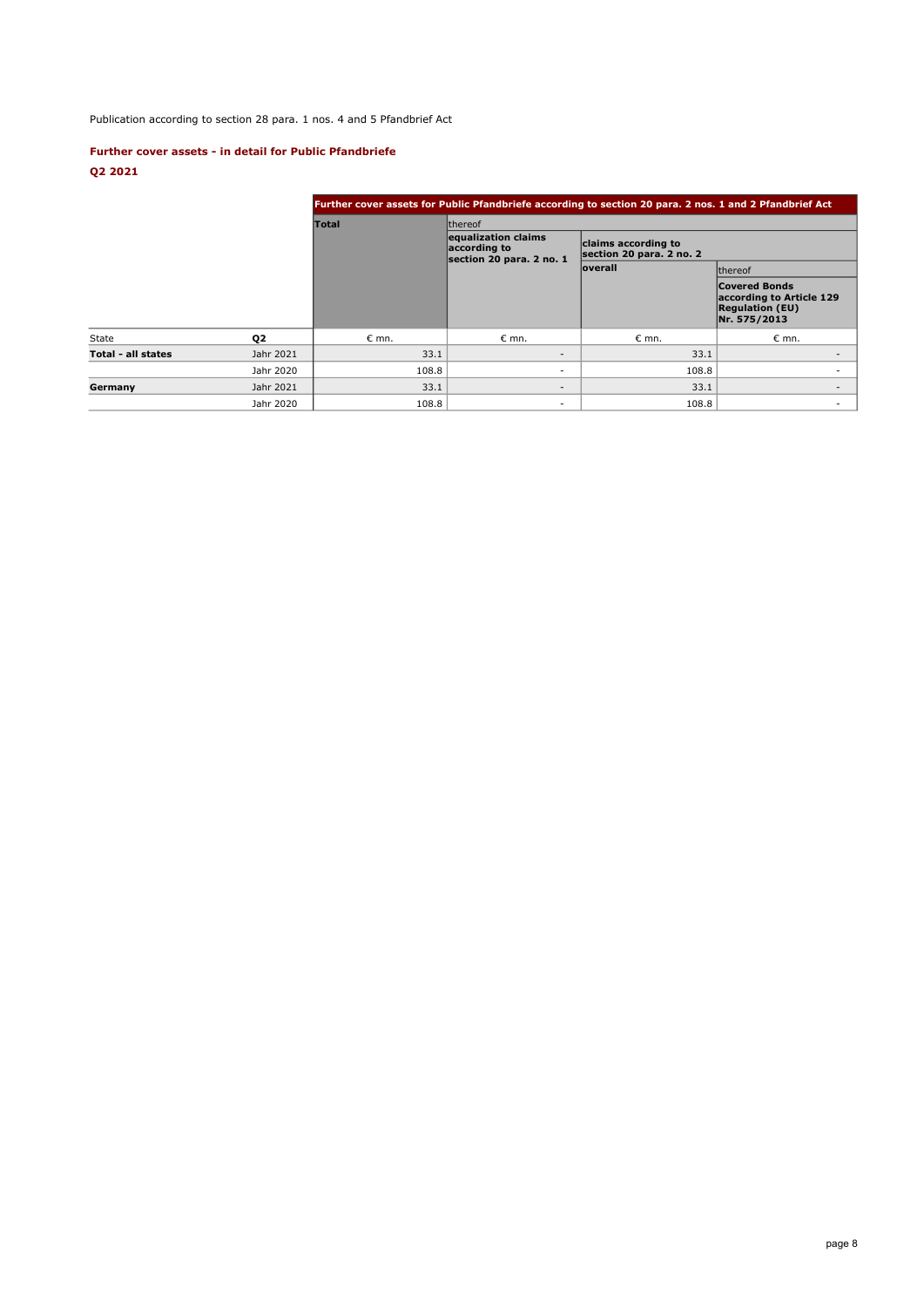Publication according to section 28 para. 1 nos.7, 8, 9, 10 and 11 Pfandbrief Act and section 28 para. 2 no. 3 Pfandbrief Act

# **Key figures about outstanding Pfandbriefe and Cover Pool Q2 2021**

# **Mortgage Pfandbriefe**

|                                                                                                                                        |                   | Q2 2021        | <b>Q2 2020</b>           |
|----------------------------------------------------------------------------------------------------------------------------------------|-------------------|----------------|--------------------------|
| Outstanding Pfandbriefe                                                                                                                | $(E \text{ mn.})$ | 9,936.0        | 12,728.9                 |
| thereof percentage share of fixed-rate Pfandbriefe<br>section 28 para. 1 no. 9                                                         | $\frac{0}{0}$     | 84.9           | 82.8                     |
| Cover Pool                                                                                                                             | $(\epsilon$ mn.)  | 16,792.5       | 16,844.4                 |
| thereof total amount of the claims<br>which exceed the limits laid down in § 13 para. 1<br>section 28 para. 1 no. 7                    | $(E \text{ mn.})$ |                |                          |
| thereof total amount of the claims<br>which exceed the percentage threshold laid down in § 19 para 1 no. 2<br>section 28 para. 1 no. 8 | $(E \text{ mn.})$ |                |                          |
| thereof total amount of the claims<br>which exceed the percentage threshold laid down in § 19 para 1 no. 3<br>section 28 para. 1 no. 8 | $(E \text{ mn.})$ |                |                          |
| thereof percentage share of fixed-rate cover assets<br>section 28 para. 1 no. 9                                                        | $\frac{0}{0}$     | 62.5           | 59.9                     |
| Net present value pursuant to                                                                                                          | CAD               |                |                          |
| § 6 of the Pfandbrief Net Present Value Regulation<br>for each foreign currency in Euro                                                | <b>CHF</b>        | 13.0           | 55.0                     |
|                                                                                                                                        | <b>CZK</b>        | Ξ              | ÷,                       |
| section 28 para. 1 no. 10 (Net Total)                                                                                                  | <b>DKK</b>        |                |                          |
|                                                                                                                                        | GBP               | 963.9          | 957.2                    |
|                                                                                                                                        | <b>HKD</b>        | $\overline{a}$ | $\overline{\phantom{m}}$ |
|                                                                                                                                        | <b>JPY</b>        |                |                          |
|                                                                                                                                        | <b>NOK</b>        | 65.8           | 62.3                     |
|                                                                                                                                        | <b>SEK</b>        | 280.1          | 230.1                    |
|                                                                                                                                        | <b>USD</b>        | 3,122.4        | 1,365.7                  |
|                                                                                                                                        | <b>AUD</b>        |                |                          |
| volume-weighted average of the maturity<br>that has passed since the loan was granted (seasoning)<br>section 28 para. 1 no. 11         | years             | 4.3            | 4.2                      |
| average loan-to-value ratio, weighted using the mortgage lending<br><b>value</b><br>section 28 para. 2 no. 3                           | $\frac{0}{0}$     | 59.1           | 58.9                     |
| average loan-to-value ratio, weighted using the market value                                                                           | $\frac{0}{0}$     |                |                          |